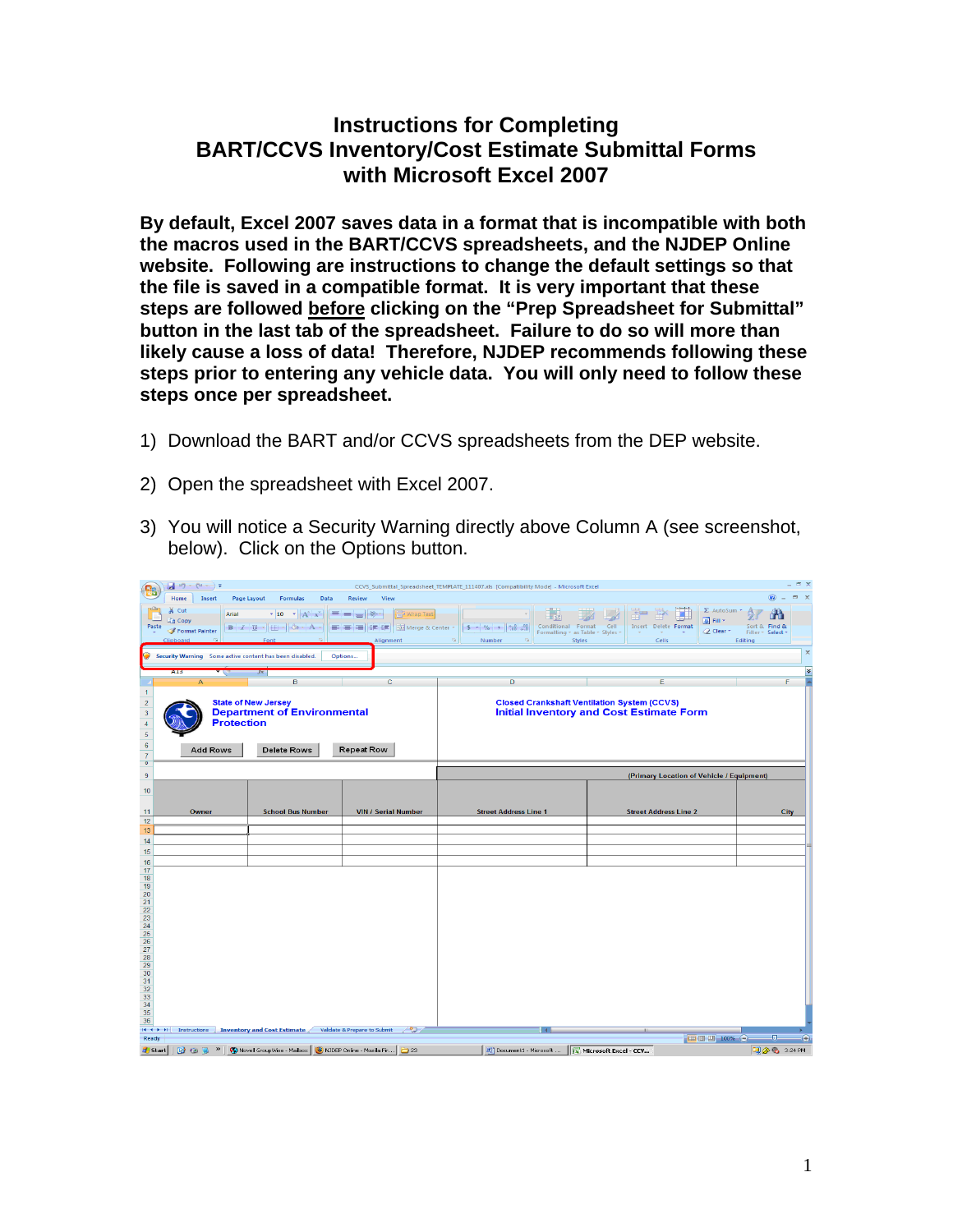4) One of the following windows should appear after clicking on the Options button:

| <b>Microsoft Office Security Options</b>                                                                                                                                                                                                   |
|--------------------------------------------------------------------------------------------------------------------------------------------------------------------------------------------------------------------------------------------|
| <b>Security Alert - Macros &amp; ActiveX</b>                                                                                                                                                                                               |
| <b>Macros &amp; ActiveX</b><br>Macros and one or more ActiveX controls have been disabled. This active content might<br>contain viruses or other security hazards. Do not enable this content unless you trust<br>the source of this file. |
| Warning: It is not possible to determine that this content came from a<br>trustworthy source. You should leave this content disabled unless the<br>content provides critical functionality and you trust its source.                       |
| More information                                                                                                                                                                                                                           |
| File Path: N:\13 Shortcuts\23\CCVS_Submittal_Spreadsheet_TEMPLATE_111407.xls                                                                                                                                                               |
| Help protect me from unknown content (recommended)                                                                                                                                                                                         |
| $\circ$ Enable this content                                                                                                                                                                                                                |
|                                                                                                                                                                                                                                            |
|                                                                                                                                                                                                                                            |
|                                                                                                                                                                                                                                            |
|                                                                                                                                                                                                                                            |
|                                                                                                                                                                                                                                            |
| Cancel<br>Open the Trust Center                                                                                                                                                                                                            |

## OR

| <b>Microsoft Office Security Options</b><br>$\frac{1}{2}$ $\times$                                                                                                                                                                         |
|--------------------------------------------------------------------------------------------------------------------------------------------------------------------------------------------------------------------------------------------|
| <b>Security Alerts - Multiple Issues</b>                                                                                                                                                                                                   |
| <b>Macros &amp; ActiveX</b><br>Macros and one or more ActiveX controls have been disabled. This active content might<br>contain viruses or other security hazards. Do not enable this content unless you trust<br>the source of this file. |
| Warning: It is not possible to determine that this content came from a<br>trustworthy source. You should leave this content disabled unless the<br>content provides critical functionality and you trust its source.                       |
| More information                                                                                                                                                                                                                           |
| File Path: C:\ents and Settings\niemtest\Desktop\BART Submittal Spreadsheet.xls                                                                                                                                                            |
| Help protect me from unknown content (recommended)<br>$\circ$ Enable this content                                                                                                                                                          |
| <b>Data Connection</b><br>Data connections have been blocked. If you choose to enable data connections, your<br>computer may no longer be secure. Do not enable this content unless you trust the<br>source of this file.                  |
| File Path: C:\ents and Settings\njemtest\Desktop\BART Submittal Spreadsheet.xls                                                                                                                                                            |
| Help protect me from unknown content (recommended)                                                                                                                                                                                         |
| $\circ$ Enable this content                                                                                                                                                                                                                |
| <br>Cancel<br>ОΚ<br>Open the Trust Center                                                                                                                                                                                                  |

Click on all the "Enable this content" radio buttons that appear, then click the OK button.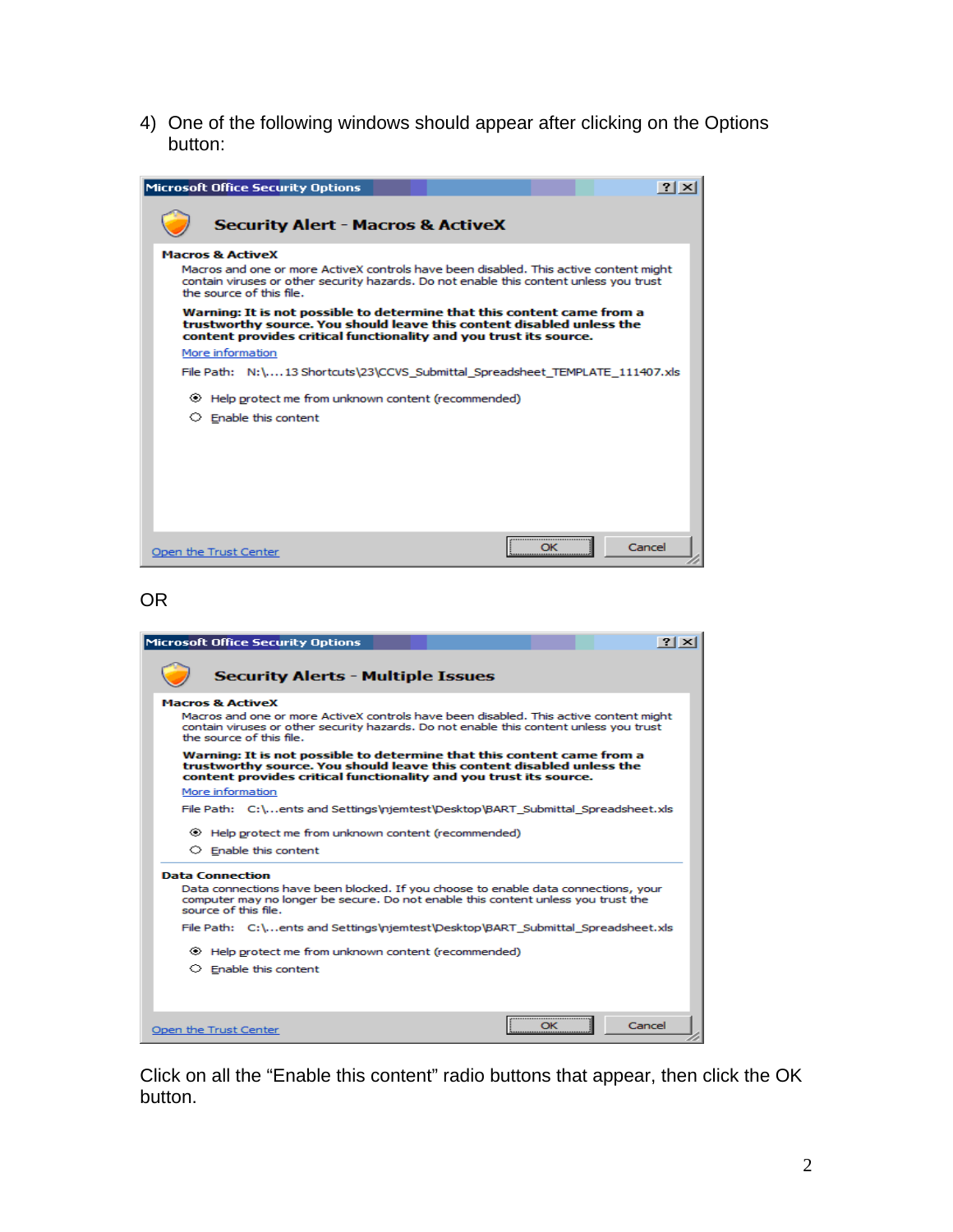5) Click on the Office button located in the top left corner of the spreadsheet. See following screenshot for the exact location.

|                                        |                                |                                                              |                              |                                                                       |                                                                                                     |                    |                                            |                                                                           |                                            |                              | $  \times$     |  |  |
|----------------------------------------|--------------------------------|--------------------------------------------------------------|------------------------------|-----------------------------------------------------------------------|-----------------------------------------------------------------------------------------------------|--------------------|--------------------------------------------|---------------------------------------------------------------------------|--------------------------------------------|------------------------------|----------------|--|--|
|                                        |                                |                                                              |                              | BART_Submittal_Spreadsheet.xls [Compatibility Mode] - Microsoft Excel |                                                                                                     |                    |                                            |                                                                           |                                            | ۵                            | $\pi$ $\times$ |  |  |
|                                        | ome                            | Page Layout<br>Dat<br><b>Formulas</b>                        | <b>Review</b><br>View        |                                                                       |                                                                                                     |                    |                                            |                                                                           |                                            |                              |                |  |  |
|                                        | <b>Office Button</b>           |                                                              | $= -1$                       | Wrap Text                                                             |                                                                                                     |                    |                                            |                                                                           | Σ AutoSum -                                | đ.                           |                |  |  |
| Past                                   |                                | Click here to open, save, or print,                          | 建建                           | Merge & Center                                                        | $8 - 96 - 138 - 00$                                                                                 | Conditional Format | Cell                                       | <b>Insert Delete Format</b>                                               | Fill *                                     | Sort & Find &                |                |  |  |
|                                        | n -                            | and to see everything else you can<br>do with your document. | Alignment                    | <b>G</b>                                                              | Number<br><b>IT'S</b>                                                                               |                    | Formatting * as Table * Styles *<br>Styles | Cells                                                                     | $\mathbb Z$ Clear $\overline{\phantom{a}}$ | Filter * Select *<br>Editing |                |  |  |
|                                        | 2                              |                                                              |                              |                                                                       |                                                                                                     |                    |                                            |                                                                           |                                            |                              | ×              |  |  |
|                                        | u -                            |                                                              | $\overline{c}$               |                                                                       | D                                                                                                   |                    |                                            | Ε                                                                         |                                            | F                            |                |  |  |
| l 1                                    | 恳<br><b>A</b>                  |                                                              |                              |                                                                       |                                                                                                     |                    |                                            |                                                                           |                                            |                              |                |  |  |
| $\vert$ <sub>2</sub>                   |                                |                                                              |                              |                                                                       |                                                                                                     |                    |                                            |                                                                           |                                            |                              |                |  |  |
| $\left  \cdot \right $                 | ◉<br>Press F1 for more help.   |                                                              | <b>r</b> mental              |                                                                       | <b>Best Available Retrofit Technology (BART)</b><br><b>Initial Inventory and Cost Estimate Form</b> |                    |                                            |                                                                           |                                            |                              |                |  |  |
| $\overline{4}$                         | <u> FIOICCHON</u>              |                                                              |                              |                                                                       |                                                                                                     |                    |                                            |                                                                           |                                            |                              |                |  |  |
| $\overline{5}$                         |                                |                                                              |                              |                                                                       |                                                                                                     |                    |                                            |                                                                           |                                            |                              |                |  |  |
|                                        |                                |                                                              |                              |                                                                       |                                                                                                     |                    |                                            |                                                                           |                                            |                              |                |  |  |
| $\frac{6}{8}$                          |                                |                                                              |                              |                                                                       |                                                                                                     |                    |                                            |                                                                           |                                            |                              |                |  |  |
|                                        | <b>Add Rows</b>                | Delete Rows                                                  | <b>Repeat Row</b>            |                                                                       |                                                                                                     |                    |                                            |                                                                           |                                            |                              |                |  |  |
| 9                                      |                                |                                                              |                              |                                                                       |                                                                                                     |                    |                                            | (Primary Location of Vehicle / Equipment)                                 |                                            |                              |                |  |  |
| 10                                     |                                |                                                              |                              |                                                                       |                                                                                                     |                    |                                            |                                                                           |                                            |                              |                |  |  |
|                                        |                                |                                                              |                              |                                                                       |                                                                                                     |                    |                                            |                                                                           |                                            |                              |                |  |  |
| 11                                     | Owner                          | <b>Vehicle / Equipment</b><br><b>Designation</b>             | <b>VIN / Serial Number</b>   |                                                                       | <b>Street Address, Line 1</b>                                                                       |                    |                                            | <b>Street Address Line 2</b>                                              |                                            | City                         |                |  |  |
| 12                                     |                                |                                                              |                              |                                                                       |                                                                                                     |                    |                                            |                                                                           |                                            |                              |                |  |  |
| 13                                     |                                |                                                              |                              |                                                                       |                                                                                                     |                    |                                            |                                                                           |                                            |                              |                |  |  |
| 14                                     |                                |                                                              |                              |                                                                       |                                                                                                     |                    |                                            |                                                                           |                                            |                              |                |  |  |
| 15<br>16                               |                                |                                                              |                              |                                                                       |                                                                                                     |                    |                                            |                                                                           |                                            |                              |                |  |  |
| 17                                     |                                |                                                              |                              |                                                                       |                                                                                                     |                    |                                            |                                                                           |                                            |                              |                |  |  |
| 18                                     |                                |                                                              |                              |                                                                       |                                                                                                     |                    |                                            |                                                                           |                                            |                              |                |  |  |
| 19<br>20                               |                                |                                                              |                              |                                                                       |                                                                                                     |                    |                                            |                                                                           |                                            |                              |                |  |  |
| $rac{21}{22}$<br>$rac{22}{23}$<br>$24$ |                                |                                                              |                              |                                                                       |                                                                                                     |                    |                                            |                                                                           |                                            |                              |                |  |  |
|                                        |                                |                                                              |                              |                                                                       |                                                                                                     |                    |                                            |                                                                           |                                            |                              |                |  |  |
|                                        |                                |                                                              |                              |                                                                       |                                                                                                     |                    |                                            |                                                                           |                                            |                              |                |  |  |
| $\frac{25}{26}$                        |                                |                                                              |                              |                                                                       |                                                                                                     |                    |                                            |                                                                           |                                            |                              |                |  |  |
|                                        |                                |                                                              |                              |                                                                       |                                                                                                     |                    |                                            |                                                                           |                                            |                              |                |  |  |
| 28                                     |                                |                                                              |                              |                                                                       |                                                                                                     |                    |                                            |                                                                           |                                            |                              |                |  |  |
| 29                                     |                                |                                                              |                              |                                                                       |                                                                                                     |                    |                                            |                                                                           |                                            |                              |                |  |  |
| 30                                     |                                |                                                              |                              |                                                                       |                                                                                                     |                    |                                            |                                                                           |                                            |                              |                |  |  |
| $\frac{31}{32}$                        |                                |                                                              |                              |                                                                       |                                                                                                     |                    |                                            |                                                                           |                                            |                              |                |  |  |
| $\overline{33}$                        |                                |                                                              |                              |                                                                       |                                                                                                     |                    |                                            |                                                                           |                                            |                              |                |  |  |
| $\frac{34}{35}$                        |                                |                                                              |                              |                                                                       |                                                                                                     |                    |                                            |                                                                           |                                            |                              |                |  |  |
| 36                                     |                                |                                                              |                              |                                                                       |                                                                                                     |                    |                                            |                                                                           |                                            |                              |                |  |  |
| 37<br>38                               |                                |                                                              |                              |                                                                       |                                                                                                     |                    |                                            |                                                                           |                                            |                              |                |  |  |
| 39                                     |                                |                                                              |                              |                                                                       |                                                                                                     |                    |                                            |                                                                           |                                            |                              |                |  |  |
|                                        | Instructions                   | <b>Inventory and Cost Estimate</b> Emissions                 | Validate & Prepare to Submit | $\circ$                                                               |                                                                                                     |                    |                                            |                                                                           |                                            |                              |                |  |  |
| Ready                                  |                                |                                                              |                              |                                                                       |                                                                                                     |                    |                                            |                                                                           | Ⅲ □ □ 100% →                               | $\overline{0}$               | $\bigoplus$    |  |  |
| <b>B</b> Start                         | $\pmb{\times}$<br>$Q$ $\Omega$ | W Novell GroupWise - Mallbox   W NJDEP Online - Mozilla Fir  |                              | <b>€</b> 23                                                           |                                                                                                     |                    |                                            | Document1 - Microsoft    81 CCVS_Submittal_Spread   81 BART_Submittal_Spr |                                            | D 26 3:26 PM                 |                |  |  |

6) Click on the "Save As" command to bring up a list of spreadsheets that were recently opened.

|                                                     | $-9 - 0 -$     |                            |                                                           |                                          |                          |                    |           | CCVS_Submittal_Spreadsheet_TEMPLATE_111407.xls [Compatibility Mode] - Microsoft Excel |                    |                                  |                                                                          |             |                                       |             | $\equiv$ $\times$ |
|-----------------------------------------------------|----------------|----------------------------|-----------------------------------------------------------|------------------------------------------|--------------------------|--------------------|-----------|---------------------------------------------------------------------------------------|--------------------|----------------------------------|--------------------------------------------------------------------------|-------------|---------------------------------------|-------------|-------------------|
|                                                     |                |                            |                                                           |                                          | View                     |                    |           |                                                                                       |                    |                                  |                                                                          |             | $\circ$                               | m.          |                   |
|                                                     | <b>New</b>     | <b>Recent Documents</b>    |                                                           |                                          | $\infty$                 | Wrap Text-         |           |                                                                                       |                    |                                  |                                                                          | Σ AutoSum * |                                       |             |                   |
|                                                     |                |                            | 1 BART_Submittal_Spreadsheet.xls                          | $\Box$                                   |                          |                    |           |                                                                                       | Conditional Format | Cell                             |                                                                          | G Fill      |                                       |             |                   |
|                                                     | Open           |                            | 2 CCVS_Submittal_Spreadsheet_TEMPLATE_11140               | $\equiv$                                 | 建建                       | Fax Merge & Center |           | $S - \frac{9}{6}$ , $\frac{1}{60}$ , 00                                               |                    | Formatting * as Table * Styles * | <b>Insert Delete Format</b>                                              | 2 Clear -   | Find &<br>Sort &<br>Filter * Select * |             |                   |
|                                                     |                |                            | 3 CCVS_Submittal_Spreadsheet_TEST_111407.xls              | $-1/2$<br>$-14$                          | Alignment                |                    | <b>IS</b> | <b>IT-</b><br>Number                                                                  |                    | Styles                           | Cells                                                                    |             | Editina                               |             |                   |
|                                                     | Convert        | $4$ BART.xls               | 5 BART Submittal Spreadsheet123test Notice of             | $\leftarrow$                             |                          |                    |           |                                                                                       |                    |                                  |                                                                          |             |                                       |             | $\propto$         |
|                                                     |                |                            | 6 BART_Submittal_Spreadsheet123test.xls                   | $\left\vert \widehat{m}\right\rangle$    |                          |                    |           |                                                                                       |                    |                                  |                                                                          |             |                                       |             |                   |
| m                                                   | Save           |                            | Z BART_Submittal_Spreadsheet123.xls                       | $\left\vert \frac{1}{2}\right\vert$      |                          |                    |           |                                                                                       |                    |                                  |                                                                          |             |                                       |             | $\mathbf{z}$      |
|                                                     |                |                            | 8 BART_Submittal_Spreadsheet1_Notice_of_Inte              | $\left  \frac{1}{2} \right $             | $\mathbf{C}$             |                    |           | D                                                                                     |                    |                                  | F                                                                        |             |                                       | F           |                   |
|                                                     | Save As        |                            | 9 BART_Submittal_Spreadsheet1.xls                         | $\left\lfloor \frac{n}{n} \right\rfloor$ |                          |                    |           |                                                                                       |                    |                                  |                                                                          |             |                                       |             |                   |
|                                                     |                | 111.xIs                    |                                                           | $-141$                                   |                          |                    |           |                                                                                       |                    |                                  | <b>Closed Crankshaft Ventilation System (CCVS)</b>                       |             |                                       |             |                   |
|                                                     | Print          |                            | CCVS Test March 03032008 locked.xls                       | $-14$                                    |                          |                    |           |                                                                                       |                    |                                  | <b>Initial Inventory and Cost Estimate Form</b>                          |             |                                       |             |                   |
|                                                     |                | <b>CCVS_Test_March.xls</b> |                                                           | $\left\vert \frac{1}{2} \right\vert$     |                          |                    |           |                                                                                       |                    |                                  |                                                                          |             |                                       |             |                   |
|                                                     | Prepare >      |                            | BART_Test_March_Notice_of_Intent_to_Comply                | $\left\vert \frac{1}{2}\right\vert$      |                          |                    |           |                                                                                       |                    |                                  |                                                                          |             |                                       |             |                   |
|                                                     |                | <b>BART_Test_March.xls</b> |                                                           | $\left  \right $                         | t Row                    |                    |           |                                                                                       |                    |                                  |                                                                          |             |                                       |             |                   |
|                                                     | Send           |                            | BART_Submittal_Spreadsheet_TEMPLATE_11140                 | $-124$                                   |                          |                    |           |                                                                                       |                    |                                  |                                                                          |             |                                       |             |                   |
|                                                     |                |                            | BART2_Combined_Fleet_Averaging_Plan_03032 - [44]          |                                          |                          |                    |           |                                                                                       |                    |                                  |                                                                          |             |                                       |             |                   |
|                                                     | Publish<br>- 1 | <b>BART_CFAP.xls</b>       |                                                           | $-141$                                   |                          |                    |           |                                                                                       |                    |                                  | (Primary Location of Vehicle / Equipment)                                |             |                                       |             |                   |
|                                                     |                |                            |                                                           |                                          |                          |                    |           |                                                                                       |                    |                                  |                                                                          |             |                                       |             |                   |
|                                                     | Close          |                            |                                                           |                                          |                          |                    |           |                                                                                       |                    |                                  |                                                                          |             |                                       |             |                   |
|                                                     |                |                            | Excel Options X Exit Excel                                |                                          | <b>N / Serial Number</b> |                    |           | <b>Street Address Line 1</b>                                                          |                    |                                  | <b>Street Address Line 2</b>                                             |             |                                       | <b>City</b> |                   |
| TZ                                                  |                |                            |                                                           |                                          |                          |                    |           |                                                                                       |                    |                                  |                                                                          |             |                                       |             |                   |
| 13                                                  |                |                            |                                                           |                                          |                          |                    |           |                                                                                       |                    |                                  |                                                                          |             |                                       |             |                   |
| 14                                                  |                |                            |                                                           |                                          |                          |                    |           |                                                                                       |                    |                                  |                                                                          |             |                                       |             |                   |
| 15                                                  |                |                            |                                                           |                                          |                          |                    |           |                                                                                       |                    |                                  |                                                                          |             |                                       |             |                   |
| 16<br>17                                            |                |                            |                                                           |                                          |                          |                    |           |                                                                                       |                    |                                  |                                                                          |             |                                       |             |                   |
| 18                                                  |                |                            |                                                           |                                          |                          |                    |           |                                                                                       |                    |                                  |                                                                          |             |                                       |             |                   |
| 19                                                  |                |                            |                                                           |                                          |                          |                    |           |                                                                                       |                    |                                  |                                                                          |             |                                       |             |                   |
| 20                                                  |                |                            |                                                           |                                          |                          |                    |           |                                                                                       |                    |                                  |                                                                          |             |                                       |             |                   |
| 21<br>22<br>23<br>24<br>25<br>26<br>27              |                |                            |                                                           |                                          |                          |                    |           |                                                                                       |                    |                                  |                                                                          |             |                                       |             |                   |
|                                                     |                |                            |                                                           |                                          |                          |                    |           |                                                                                       |                    |                                  |                                                                          |             |                                       |             |                   |
|                                                     |                |                            |                                                           |                                          |                          |                    |           |                                                                                       |                    |                                  |                                                                          |             |                                       |             |                   |
|                                                     |                |                            |                                                           |                                          |                          |                    |           |                                                                                       |                    |                                  |                                                                          |             |                                       |             |                   |
|                                                     |                |                            |                                                           |                                          |                          |                    |           |                                                                                       |                    |                                  |                                                                          |             |                                       |             |                   |
| $\frac{28}{29}$                                     |                |                            |                                                           |                                          |                          |                    |           |                                                                                       |                    |                                  |                                                                          |             |                                       |             |                   |
| 30                                                  |                |                            |                                                           |                                          |                          |                    |           |                                                                                       |                    |                                  |                                                                          |             |                                       |             |                   |
| 31                                                  |                |                            |                                                           |                                          |                          |                    |           |                                                                                       |                    |                                  |                                                                          |             |                                       |             |                   |
|                                                     |                |                            |                                                           |                                          |                          |                    |           |                                                                                       |                    |                                  |                                                                          |             |                                       |             |                   |
| $\begin{array}{r} 32 \\ 33 \\ 34 \\ 35 \end{array}$ |                |                            |                                                           |                                          |                          |                    |           |                                                                                       |                    |                                  |                                                                          |             |                                       |             |                   |
| 36                                                  |                |                            |                                                           |                                          |                          |                    |           |                                                                                       |                    |                                  |                                                                          |             |                                       |             |                   |
| <b>H 4 F H</b>                                      | Instructions   |                            | <b>Inventory and Cost Estimate</b>                        | Validate & Prepare to Submit             |                          | ☜                  |           |                                                                                       |                    |                                  |                                                                          |             |                                       |             |                   |
| Ready                                               |                |                            |                                                           |                                          |                          |                    |           |                                                                                       |                    |                                  |                                                                          | 田回凹 100% →  | $\Box$                                |             | $\bigoplus$       |
| <b>B</b> Start                                      | 4回             | $\boldsymbol{\omega}$      | Novell GroupWise - Mailbox   3 NJDEP Online - Mozilla Fir |                                          |                          | ◯ 23               |           |                                                                                       |                    |                                  | Document1 - Microsoft    3 CCVS_Submittal_Spre   8 BART_Submittal_Spread |             | D 26 3:26 PM                          |             |                   |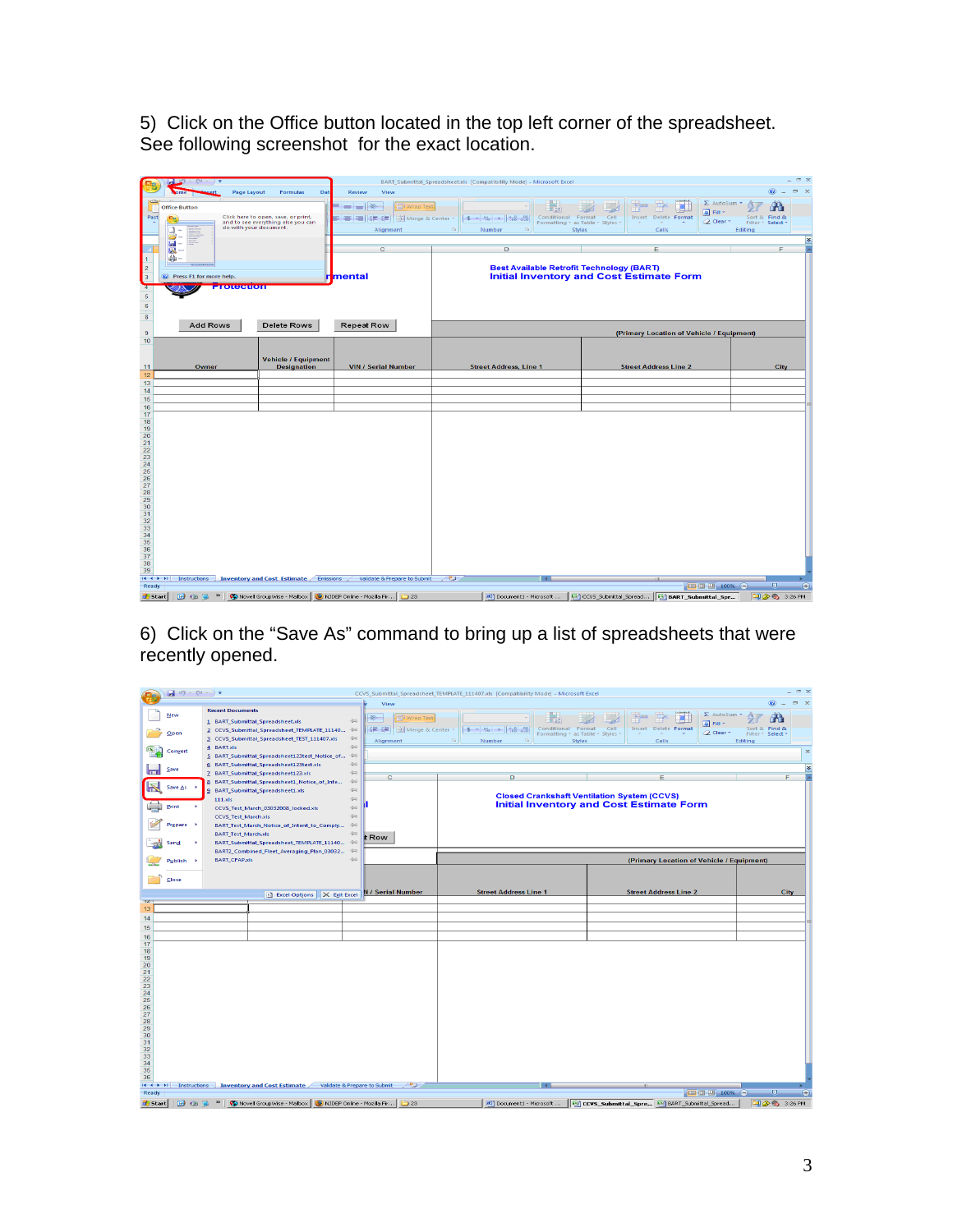7) Select the spreadsheet you are working on, then select "Excel 97-2003 Workbook".

|                   | $-1$ $-2 - 6i - 1 =$ |                       |                      |                                                                                                                                                 |                            |                             |                          | CCVS_Submittal_Spreadsheet_TEMPLATE_111407.xls [Compatibility Mode] - Microsoft Excel        |                                                        |        |      |        |                              |                                           |         |                                    |              |
|-------------------|----------------------|-----------------------|----------------------|-------------------------------------------------------------------------------------------------------------------------------------------------|----------------------------|-----------------------------|--------------------------|----------------------------------------------------------------------------------------------|--------------------------------------------------------|--------|------|--------|------------------------------|-------------------------------------------|---------|------------------------------------|--------------|
|                   |                      |                       |                      |                                                                                                                                                 |                            | View                        |                          |                                                                                              |                                                        |        |      |        |                              |                                           |         |                                    | <b>CTO</b>   |
|                   | New                  |                       |                      | Save a copy of the document                                                                                                                     |                            | $\mathcal{D}_{\mathcal{P}}$ | Wrap Text                |                                                                                              |                                                        |        |      |        |                              | Σ AutoSum *                               |         | m                                  |              |
|                   | Open                 | $\mathbb{R}$          | format.              | <b>Excel Workbook</b><br>Save the workbook in the default file                                                                                  |                            | 建装                          | Merge & Center           | $-$ % $  z_0^2 z_0^2$<br>$-$                                                                 | Conditional Format<br>Formatting * as Table * Styles * |        | Cell | Insert | Delete Format                | <b>B</b> Fill<br>2 Clear -                |         | Sort & Find &<br>Filter * Select * |              |
|                   | Convert              | $\sim$                |                      | <b>Excel Macro-Enabled Workbook</b><br>Save the workbook in the XML-based and<br>macro-enabled file format.                                     |                            | Alignment                   |                          | Number                                                                                       |                                                        | Styles |      |        | Cells                        |                                           | Editing |                                    | $\!\times\!$ |
| <b>TELEVISION</b> | Save                 | $\mathbf{r}$<br>12000 |                      | <b>Excel Binary Workbook</b><br>Save the workbook in a binary file format                                                                       |                            |                             |                          |                                                                                              |                                                        |        |      |        |                              |                                           |         |                                    | <b>v</b>     |
|                   | Save As              | ⊠                     |                      | optimized for fast loading and saving.<br>Excel 97-2003 Workbook<br>Save a copy of the workbook that is fully<br>compatible with Excel 97-2003. |                            | c                           |                          | D                                                                                            | <b>Closed Crankshaft Ventilation System (CCVS)</b>     |        |      |        | Ε                            |                                           |         | F                                  |              |
|                   | Print                | $-4 - 4 - 1$          |                      | <b>Find add-ins for other file formats</b>                                                                                                      |                            |                             |                          |                                                                                              | <b>Initial Inventory and Cost Estimate Form</b>        |        |      |        |                              |                                           |         |                                    |              |
|                   | Prepare              | R                     | <b>Other Formats</b> | Open the Save As dialog box to select from<br>all possible file types.                                                                          |                            | t Row                       |                          |                                                                                              |                                                        |        |      |        |                              |                                           |         |                                    |              |
|                   | 5en <u>d</u>         |                       |                      |                                                                                                                                                 |                            |                             |                          |                                                                                              |                                                        |        |      |        |                              |                                           |         |                                    |              |
|                   | Publish<br>ъ.        |                       |                      |                                                                                                                                                 |                            |                             |                          |                                                                                              |                                                        |        |      |        |                              | (Primary Location of Vehicle / Equipment) |         |                                    |              |
|                   | Close                |                       |                      |                                                                                                                                                 |                            |                             |                          |                                                                                              |                                                        |        |      |        |                              |                                           |         |                                    |              |
|                   |                      |                       |                      |                                                                                                                                                 | Excel Options X Exit Excel |                             | <b>N / Serial Number</b> | <b>Street Address Line 1</b>                                                                 |                                                        |        |      |        | <b>Street Address Line 2</b> |                                           |         | <b>City</b>                        |              |
| 1Z.<br>13         |                      |                       |                      |                                                                                                                                                 |                            |                             |                          |                                                                                              |                                                        |        |      |        |                              |                                           |         |                                    |              |
| 14                |                      |                       |                      |                                                                                                                                                 |                            |                             |                          |                                                                                              |                                                        |        |      |        |                              |                                           |         |                                    |              |
| 15                |                      |                       |                      |                                                                                                                                                 |                            |                             |                          |                                                                                              |                                                        |        |      |        |                              |                                           |         |                                    |              |
| 16                |                      |                       |                      |                                                                                                                                                 |                            |                             |                          |                                                                                              |                                                        |        |      |        |                              |                                           |         |                                    |              |
| 17<br>18          |                      |                       |                      |                                                                                                                                                 |                            |                             |                          |                                                                                              |                                                        |        |      |        |                              |                                           |         |                                    |              |
| 19                |                      |                       |                      |                                                                                                                                                 |                            |                             |                          |                                                                                              |                                                        |        |      |        |                              |                                           |         |                                    |              |
| 20<br>21          |                      |                       |                      |                                                                                                                                                 |                            |                             |                          |                                                                                              |                                                        |        |      |        |                              |                                           |         |                                    |              |
| 22                |                      |                       |                      |                                                                                                                                                 |                            |                             |                          |                                                                                              |                                                        |        |      |        |                              |                                           |         |                                    |              |
| 23<br>24          |                      |                       |                      |                                                                                                                                                 |                            |                             |                          |                                                                                              |                                                        |        |      |        |                              |                                           |         |                                    |              |
| 25                |                      |                       |                      |                                                                                                                                                 |                            |                             |                          |                                                                                              |                                                        |        |      |        |                              |                                           |         |                                    |              |
| 26<br>27          |                      |                       |                      |                                                                                                                                                 |                            |                             |                          |                                                                                              |                                                        |        |      |        |                              |                                           |         |                                    |              |
| 28                |                      |                       |                      |                                                                                                                                                 |                            |                             |                          |                                                                                              |                                                        |        |      |        |                              |                                           |         |                                    |              |
| 29<br>30          |                      |                       |                      |                                                                                                                                                 |                            |                             |                          |                                                                                              |                                                        |        |      |        |                              |                                           |         |                                    |              |
| 31                |                      |                       |                      |                                                                                                                                                 |                            |                             |                          |                                                                                              |                                                        |        |      |        |                              |                                           |         |                                    |              |
| 32                |                      |                       |                      |                                                                                                                                                 |                            |                             |                          |                                                                                              |                                                        |        |      |        |                              |                                           |         |                                    |              |
| 33<br>34          |                      |                       |                      |                                                                                                                                                 |                            |                             |                          |                                                                                              |                                                        |        |      |        |                              |                                           |         |                                    |              |
| 35                |                      |                       |                      |                                                                                                                                                 |                            |                             |                          |                                                                                              |                                                        |        |      |        |                              |                                           |         |                                    |              |
| 36                |                      |                       |                      | Instructions Inventory and Cost Estimate Validate & Prepare to Submit                                                                           |                            |                             | ு                        |                                                                                              |                                                        |        |      |        |                              |                                           |         |                                    |              |
| Ready             |                      |                       |                      |                                                                                                                                                 |                            |                             |                          |                                                                                              |                                                        |        |      |        |                              | ■ □ 凹 100% →                              |         | $\overline{v}$                     | $\bigoplus$  |
|                   |                      |                       |                      | <b>B</b> Start   [73 Fa W   <b>65</b> Novel GroupWise - Mailbox   <b>63</b> NJDEP Online - Mozila Fir   23                                      |                            |                             |                          | Document1 - Microsoft [69] CCVS Submitted Spre [69] BART Submittal Spread [77] 2 % % 3:26 PM |                                                        |        |      |        |                              |                                           |         |                                    |              |

8) Select the file location.

| Save As                           |               |                                         |      |                                                                                                                   | 2 X    |  |
|-----------------------------------|---------------|-----------------------------------------|------|-------------------------------------------------------------------------------------------------------------------|--------|--|
| Save in:                          | $\Box$        |                                         |      | $\boxed{\blacksquare}$ $\textcircled{\texttt{}} \cdot \textcircled{\texttt{1}} \times \textcircled{\texttt{r}}$ . |        |  |
| My Recent<br>Documents            |               |                                         |      |                                                                                                                   |        |  |
| Desktop                           |               |                                         |      |                                                                                                                   |        |  |
| My Documents                      |               |                                         |      |                                                                                                                   |        |  |
| My Computer                       |               |                                         |      |                                                                                                                   |        |  |
| My Network<br>Places              |               |                                         |      |                                                                                                                   |        |  |
|                                   | File name:    | CCVS_Submittal_Spreadsheet_TEMPLATE xls |      |                                                                                                                   |        |  |
|                                   | Save as type: | Excel 97-2003 Workbook (*.xls)          |      |                                                                                                                   |        |  |
| $\overline{\phantom{a}}$<br>Tools |               |                                         | Save |                                                                                                                   | Cancel |  |